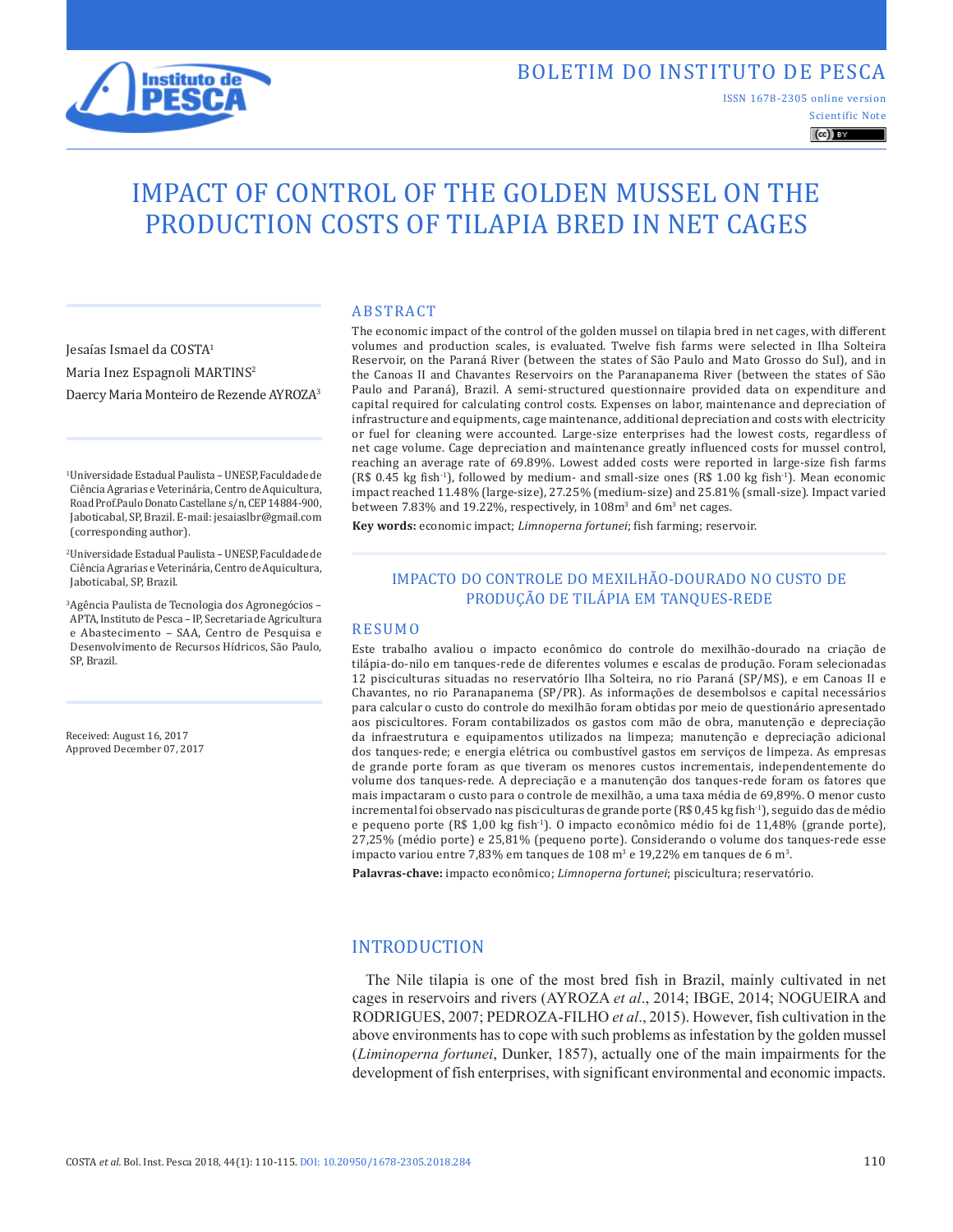The golden mussel is a fresh water bivalve mollusk of the Mytilidae family, native to South-Eastern Asia. It was probably introduced in South America around 1991 by ship ballast water and it gradually colonized aquatic environments in Argentina, Uruguay and Brazil (PASTORINO *et al*., 1993; DARRIGRAN and PASTORINO, 1995; DARRIGRAN and DAMBORENEA, 2009; MANSUR *et al*., 2012). The mollusk spread from the Paraguay River to all Brazilian water basins, with the exception of the northern region of Brazil.

The meshes of net cages in fish cultures are an excellent substrate for the fixation of *L. fortunei*, whilst fish farms have enormous food availability due to the organic load provided by fish production. In fact, the golden mussel adheres preferentially to hard and fixed substrates (MORTON, 1983; DARRIGRAN and DAMBORENEA, 2009; IWASAKI, 2015), preferring deep water environments, between 6 and 10 m (MORTON, 1977, 2015; NAKANO *et al*., 2010) or more (BRUGNOLI *et al*., 2011). In the main water bodies of South America inhabited by *L. fortunei*, the available substrates are largely man-made, comprising piers, dykes, stakes, gabions and barks of boats or ships (CORREA*et al*., 2015) and even the structures in net cages.

The fixing of the golden mussel to the nets of the cages obstructs mesh aperture and decreases water circulation. Consequently, there is a reduction in the support capacity in cultivation units and an increase in morbidity due to body harm done when fish touch the mollusk´s shell. Maintenance and cleanliness of the net cages is imperative, with a decrease in their useful life and additional costs that would not exist if the mollusk were absent. This fact increases risks in the enterprise since producers are required to be more efficient in a highly competitive market featuring imported fish, high prices in material used in the production process and low prices in the selling of the product (PEDROZA-FILHO *et al*., 2015).

Current analysis assesses the economic impact of the golden mussel on the production of tilapia in net cages by calculating the additional costs for the removal of mollusks fixed to net cages. Lack of similar studies makes difficult consensus in methodology and hinders comparison of data provided by different authors. On the other hand, current analysis underscores the impact of different factors, taken separately, that influence the incremental costs derived from the introduction of the golden mussel in fish farming.

#### METHODS

Possible items involving fish farming costs affected by golden mussel infestation were identified and a questionnaire was prepared to provide information that would determine the economic impact of the bio-invasion within the breeding system. The semi-structured questionnaire was applied to 12 fish farms enterprises with different production scales and net cage volumes in the Ilha Solteira reservoir on the Paraná River, state border between São Paulo and Mato Grosso do Sul, and in Canoas II and Chavantes on the Paranapanema River, state border between São Paulo and Paraná. The following criteria were employed for the selection of the fish

COSTA *et al.* Bol. Inst. Pesca 2018, 44(1): 110-115. DOI: 10.20950/1678-2305.2018.284 111

farms: 1- infestation with golden mussels; 2- production scales complying with Resolution CONAMA n. 413/2009 (BRASIL, 2009) (small  $\leq 1,000$  m<sup>3</sup>; middle size = between 1,000 and 5,000 m<sup>3</sup>; large  $>$  5,000 m<sup>3</sup>); and 3- different sizes of net cages (between 6 and  $136 \text{ m}^3$ ). However, there were net cages with different volumes on the same fish farm. Four fish farms of each size were assessed. Table 1 shows the fish farms analyzed and the characteristics of the fish farms employed in the calculations.

Only additional costs required for the removal of the golden mussel fixed to the net cages were taken into account so that the economic impact caused by the golden mussel in fish cultures could be determined. Expenditure costs comprised cleaning, maintenance and depreciation of infrastructure and equipments used; additional maintenance and depreciation costs of net cages; electricity or fuel bill for cleaning.

Yearly depreciation of cleaning equipments and infrastructure was calculated by the linear method, taking junk value equal to zero. Value was divided by hours/year and rate per hour was obtained. The result was then multiplied by the hours needed to clean each net cage during the year, given in  $\mathbb{R}$ \$ m<sup>3</sup> year<sup>1</sup>. Depreciation of net cages was similarly calculated. Incremental rate of net cage depreciation was determined by taking into account the equipment´s useful life, with and without mussel infestation. Data from questionnaires showed that there was a 50% decrease in the useful life of *L. fortunei* infested net cages. Yearly depreciation rate of net cages was divided by volume  $(m<sup>3</sup>)$ of each fish farm and given in US\$ m<sup>3</sup> year<sup>1</sup>.

Labor, maintenance, electricity and fuel costs were calculated by multiplying unit rate  $(R\$  hour<sup>1</sup>) by the amount of hours required for golden mussel control operation. Results are given in R\$ m<sup>-3</sup> year<sup>1</sup>. Labor costs amounted to a monthly wage of R\$ 1,000.00 plus fringe costs at 43% of wage, totaling R\$ 1,430.00 a month, divided by 200 hours per month, at a rate of R\$ 7.15 h<sup>-1</sup>.

Maintenance rates for infrastructure, net cages and other equipments were calculated per year in cases where these data were available. Therefore, the above data provided the percentage rate/year of the (new) object. Yearly maintenance costs of each item were thus determined.

Additional expenditure in electricity or fuel was determined by multiplying mean consumption of equipments (Kw  $h^{-1}$  or L  $h^{-1}$ ) by the unit cost of fuel  $(R$ L<sup>-1</sup>)$  or electricity  $(R$ Kwh<sup>-1</sup>)$  and the result multiplied by labor hours/year required for the activity.

Yearly costs (R\$ year<sup>1</sup>) in mussel control were divided by yearly production (kg year<sup>1</sup>), with rate in R\$ kg fish<sup>-1</sup>. Consequently, the impact of mussel control on the costs of tilapia production for each fish culture is thus provided. Rates were obtained for July 2016 (1.00  $\mathbb{RS} = \mathbb{U}\mathbb{SS}$  3.278). Addition costs in  $\mathbb{RS}$  kg fish<sup>-1</sup> were divided by the operational costs of tilapia production and multiplied by 100, for percentages. Operational costs followed COSTA (2016) who calculated the cost of the tilapia in the mid-River Paranapanema region on the fish farms under analysis. Data, retrieved from the Campo Futuro project, published by Embrapa Pesca e Aquicultura, were employed to determine the impact due to volume of net cages (MUNOZ *et al*., 2014a, 2014b;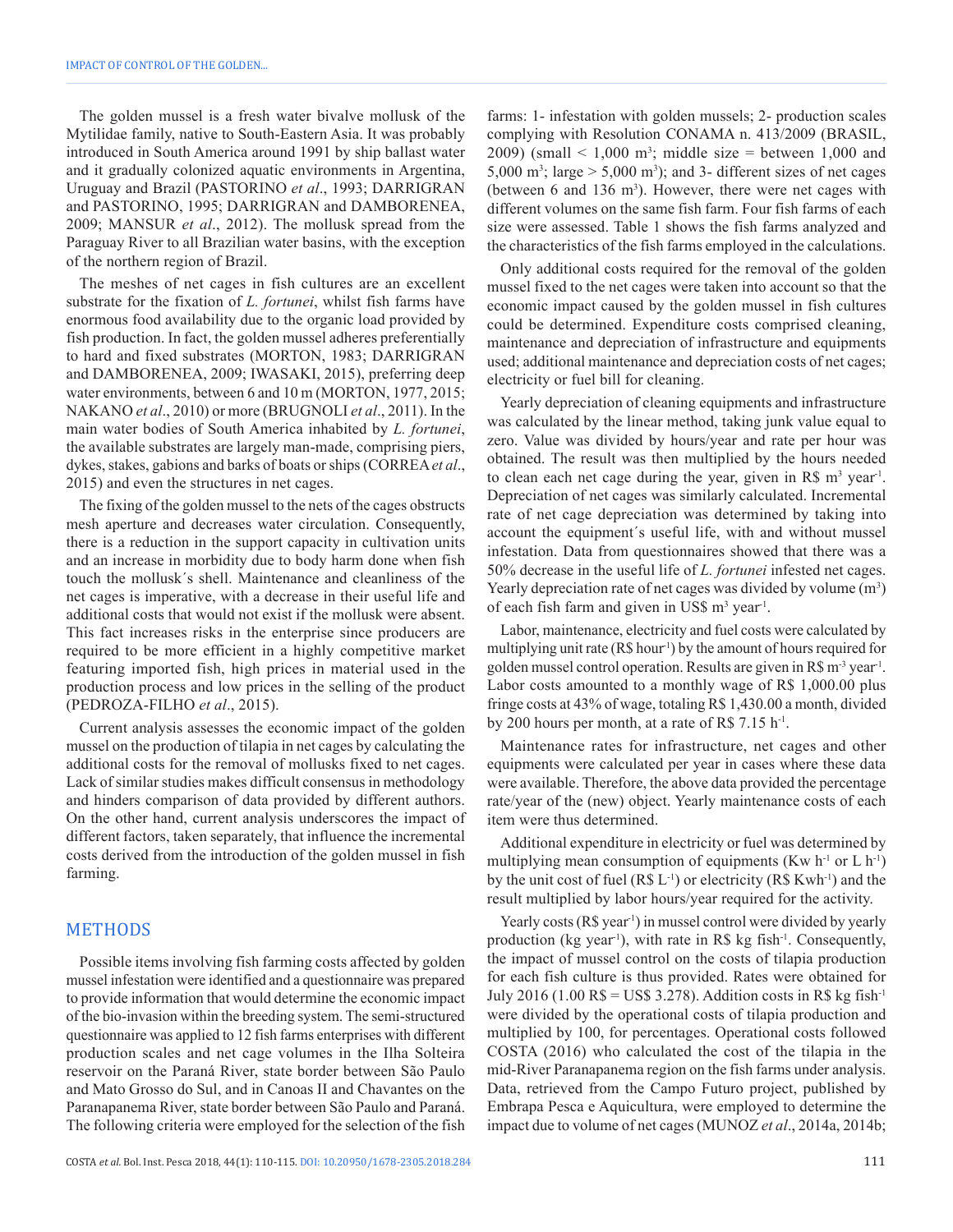| <b>Fish farm</b> | <b>Size</b>                   | Reservoir     | Total Volume (m <sup>3</sup> ) | N and volume of net cages |
|------------------|-------------------------------|---------------|--------------------------------|---------------------------|
| $\mathbf{1}$     |                               | Canoas II     | 132                            | $19$ ; 6 m <sup>3</sup>   |
|                  |                               |               |                                | $1$ ; 18 m <sup>3</sup>   |
| $\sqrt{2}$       |                               | Canoas I      | 270                            | $10$ ; 27 m <sup>3</sup>  |
| $\mathfrak{Z}$   | $S$ (<1,000 m <sup>3</sup> )  | Canoas II     | $1,110*$                       | $18$ ; 6 m <sup>3</sup>   |
|                  |                               |               |                                | $42$ ; 18 m <sup>3</sup>  |
| $\overline{4}$   |                               | Ilha Solteira | 996                            | $100$ ; 6 m <sup>3</sup>  |
|                  |                               |               |                                | $22$ ; 18 m <sup>3</sup>  |
| 5                |                               | Canoas II     | 2,040                          | $130$ ; 6 m <sup>3</sup>  |
|                  |                               |               |                                | $70$ ; 18 m <sup>3</sup>  |
| 6                | $M(1,000 \text{ m}^3 - 5,000$ | Canoas II     | 3,060                          | $120$ ; 6 m <sup>3</sup>  |
|                  | $m^3$ )                       |               |                                | $130$ ; $18 \text{ m}^3$  |
| $\overline{7}$   |                               | Canoas I      | 4,080                          | $120$ ; 7 m <sup>3</sup>  |
|                  |                               |               |                                | $150$ ; $18 \text{ m}^3$  |
| $\,$ 8 $\,$      |                               | Canoas I      | 3,600                          | $200$ ; 18 m <sup>3</sup> |
| 9                |                               | Chavantes     | 20,700                         | $650$ ; 18 m <sup>3</sup> |
|                  |                               |               |                                | $250$ ; 36 m <sup>3</sup> |
| $10\,$           |                               | Chavantes     | 5,424                          | $172$ ; 6 m <sup>3</sup>  |
|                  | L $(>5,000 \text{ m}^3)$      |               |                                | $122$ ; 36 m <sup>3</sup> |
| 11               |                               | Ilha Solteira | 6,768                          | $376$ ; 18 m <sup>3</sup> |
| 12               |                               | Ilha Solteira | 12,636                         | $270$ ; 18 m <sup>3</sup> |
|                  |                               |               |                                | $72$ ; 108 m <sup>3</sup> |

|  |  | Table 1. Fish farms analyzed to calculate added costs due to infestation by the golden mussel. |
|--|--|------------------------------------------------------------------------------------------------|
|  |  |                                                                                                |

\*Although this enterprise has available a total volume larger than 1,000 m<sup>3</sup>, the breeder uses a maximum water volume of 1,000 m<sup>3</sup> because of the Environmental Licensing restriction.

MUNOZ *et al*., 2015a, 2015b; MUNOZ and BARROSO, 2016a, 2016b; MUNOZ and REZENDE, 2016a, 2016b).

Cost difference between net cage volumes and between different sizes of fish farms was calculated by Kruskal-Wallis test, followed by the comparison of Wilcox´s mean at 5% significance. Statistical tests were performed with R 3.2.5.

## RESULTS AND DISCUSSION

Additional costs greatly varied in the different fish cultures and ranged between R\$ 36.73 m<sup>-3</sup> (L) and R\$ 122.92 m<sup>-3</sup> (S) (Table 2). Depreciation and maintenance of net cages had the greatest impacts on additional costs at a mean rate of 69.89%. High impact rates of these items revealed that the main economic impact of mussel is related to the physical damage in net cages since they require periodical maintenance and average a 50% decrease. Impact rate may be lower if the mesh of the net cages were manufactured or coated by some material that would impair the adherence of mussels and reduce frequent procedures for the removal of the mollusk. Several studies have shown that *L. fortunei*´s byssus adherence force to the substrate and the rupture pattern of byssus filaments may be different for each material (MATSUI *et al*., 2002). Ohkawa and Nomura (2015) report that different materials and

COSTA *et al.* Bol. Inst. Pesca 2018, 44(1): 110-115. DOI: 10.20950/1678-2305.2018.284 112

surface treatments influence the production of byssus threads by mussels and their adherence to the substrate.

Large-size projects had the lowest added costs per kg of fish (mean R\$ 0.45±0.15 kg fish-1), and differed from costs forwarded by medium-size fish farms (mean R\$  $1.00\pm0.61$  kg fish<sup>-1</sup>) and small-size fish farms (mean R\$  $1.02 \pm 0.45$  kg fish<sup>-1</sup>), with great similarity (Kruskal-Wallis  $x^2(2)=9.07$ ; p=0.01). Costa (2016) calculated the operational production costs in the region of the mid-River Paranapanema, with mean rates at R\$ 3.99 kg fish<sup>-1</sup> (S), R\$ 3.67 kg fish<sup>-1</sup> (M) and R\$ 3.92 kg fish<sup>-1</sup> (L). When rates and added costs for each fish farm size are taken into account, one may calculate that mussel impact amounted to 11.48% (L), 27.25 (M) and 25.81% (S).

There was no difference in costs per cubic meter between the enterprises' different sizes. Mean rates reached R\$ 54.94 $\pm$ 16.07 m<sup>3</sup>(L),  $R\$  51.28 $\pm$ 11.08 m<sup>3</sup> (M) and R\\$ 85.42 $\pm$ 44.60 m<sup>3</sup> (S) (Kruskal-Wallis  $x^2(2)=3.66$ ; p=0.16). Costa (2016) assessed production costs in cages with  $6-31 \text{ m}^3$ , in the mid-River Paranapanema, and demonstrated that larger farms had the lowest production costs when compared with those of smaller ones.

The highest costs in small-size fish farms may be associated with the cleaning machine (maintenance and depreciation) and to the cleaning system of the net cages, including the time spent to transport the net cages to the cleaning site. This fact also implies labor costs. Highest increase in additional costs in small-size fish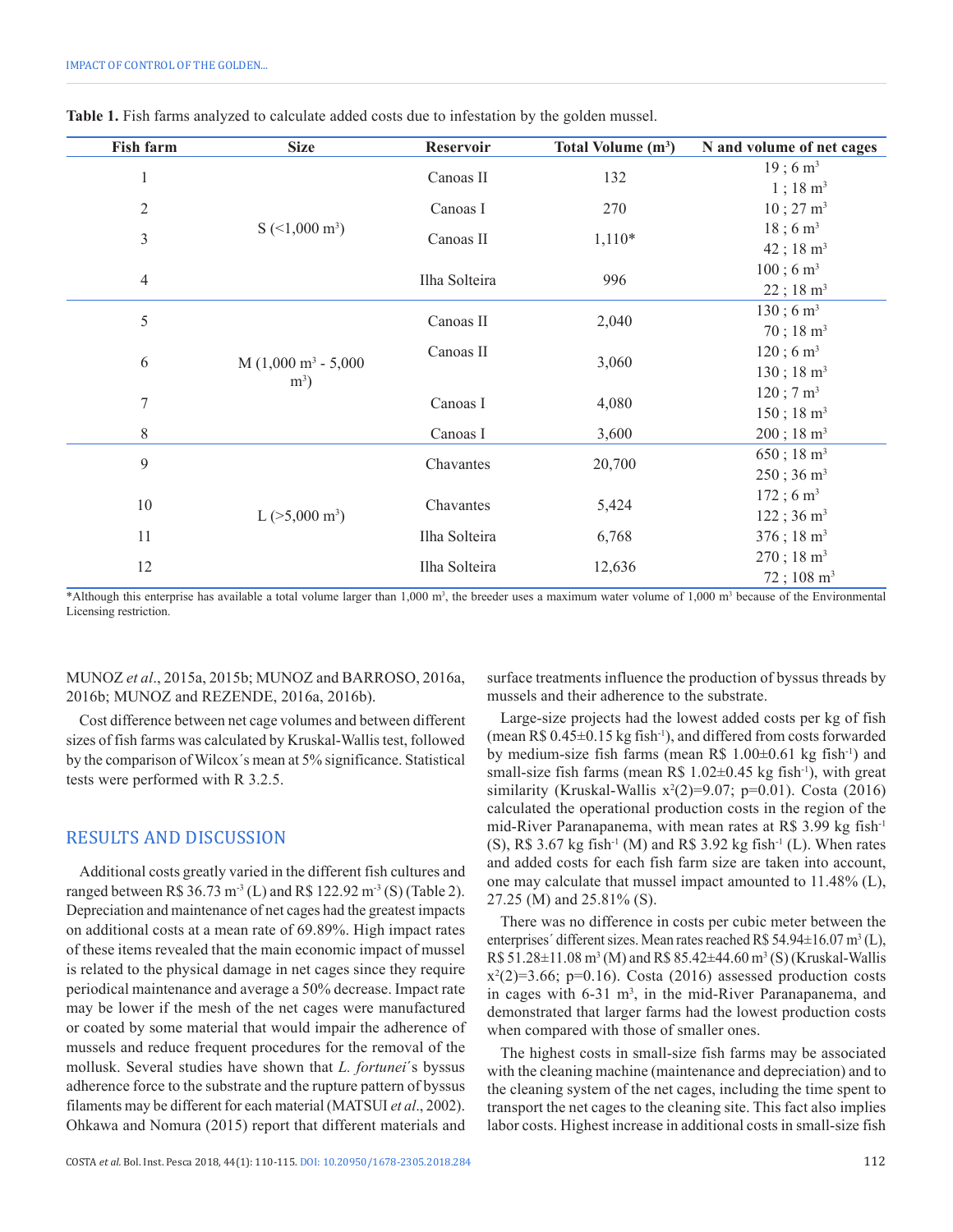|                                                | $S \approx (1000 \text{ m}^3; \text{ n=4})$ |                  | M (1000 to 5000 m <sup>3</sup> ; n=4) |                 | L ( $>5000$ m <sup>3</sup> ; n=4) |                  |                 |                  |                  |                   |
|------------------------------------------------|---------------------------------------------|------------------|---------------------------------------|-----------------|-----------------------------------|------------------|-----------------|------------------|------------------|-------------------|
| <b>Item</b>                                    | $6 \text{ m}^3$                             | $18 \text{ m}^3$ | $27 \text{ m}^3$                      | $6 \text{ m}^3$ | $7 \text{ m}^3$                   | $18 \text{ m}^3$ | $6 \text{ m}^3$ | $18 \text{ m}^3$ | $36 \text{ m}^3$ | $108 \text{ m}^3$ |
|                                                | $(n=3)$                                     | $(n=3)$          | $(n=1)$                               | $(n=2)$         | $(n=1)$                           | $(n=4)$          | $(n=1)$         | $(n=3)$          | $(n=2)$          | $(n=1)$           |
| <b>Technical coefficient</b>                   |                                             |                  |                                       |                 |                                   |                  |                 |                  |                  |                   |
| Cleaning per year (times a year)               | 3.33                                        | 3.00             | 4.00                                  | 1.25            | 2.00                              | 1.88             | 6.00            | 2.63             | 6.75             | 3.00              |
| Cages handling time (hours.cage <sup>1</sup> ) | 2.17                                        | 2.60             | 2.30                                  | 3.00            | 1.00                              | 3.50             | 1.50            | 3.18             | 1.75             | 3.50              |
| Cages cleaning time (hours.cage <sup>1</sup> ) | 1.90                                        | 2.23             | 2.00                                  | 1.25            | 0.50                              | 1.88             | 0.75            | 2.65             | 1.00             | 3.00              |
| $\text{Costs (R$.}m^3)$                        |                                             |                  |                                       |                 |                                   |                  |                 |                  |                  |                   |
| -Yearly costs                                  | 124.31                                      | 61.90            | 39.26                                 | 63.48           | 45.10                             | 46.72            | 79.40           | 58.25            | 36.73            | 53.68             |
| -Labor costs                                   | 9.14                                        | 3.14             | 0.85                                  | 4.77            | 2.04                              | 2.63             | 10.73           | 2.75             | 3.15             | 0.70              |
| -Electricity or fuel                           | 3.31                                        | 1.04             | 0.24                                  | 0.72            | 0.38                              | 0.43             | 2.01            | 0.95             | 0.78             | 0.22              |
| -Depreciation                                  |                                             |                  |                                       |                 |                                   |                  |                 |                  |                  |                   |
| Net cages                                      | 27.78                                       | 13.24            | 4.44                                  | 29.17           | 17.14                             | 17.92            | 16.67           | 28.56            | 13.43            | 31.11             |
| Cleaning infrastructure                        | 3.64                                        | 1.53             | 5.93                                  | 0.79            | 0.60                              | 0.79             | 2.40            | 1.69             | 0.68             | 0.15              |
| Cleaning machine                               | 17.08                                       | 6.28             | 5.93                                  | 0.58            | 0.24                              | 0.42             | 7.21            | 0.50             | 2.38             | 0.10              |
| -Maintenance                                   |                                             |                  |                                       |                 |                                   |                  |                 |                  |                  |                   |
| Net cages                                      | 32.50                                       | 21.39            | 6.03                                  | 25.54           | 23.88                             | 23.02            | 23.21           | 22.29            | 11.36            | 21.11             |
| Cleaning infrastructure                        | 3.73                                        | 3.57             | 7.92                                  | 0.56            | 0.33                              | 0.47             | 2.70            | 1.03             | 0.78             | 0.17              |
| Cleaning machine                               | 27.14                                       | 11.71            | 7.92                                  | 1.37            | 0.49                              | 1.04             | 14.46           | 0.48             | 4.17             | 0.12              |
| Added costs per unit                           |                                             |                  |                                       |                 |                                   |                  |                 |                  |                  |                   |
| $(R\$ {S.kg fish}^{-1})                        | 1.29                                        | 0.96             | 0.42                                  | 0.80            | 1.90                              | 0.88             | 0.72            | 0.42             | 0.41             | 0.35              |

**Table 2.** Technical coefficients and **a**dditional costs in golden mussel infestation in the breeding of tilapia in net cages, with different volumes and production scales, in 2016. 1US\$ = R\$ 3.278.

Note: "n" is the number of fish farms;  $S = Small$ ;  $M = Medium$ ;  $L = Large$ .

farms may also be associated with great infestation rates in such conditions. Taking for granted that depth is adequate, small-size fish farms lie in more protected sites, closer to river banks and with a slower water current, featuring a simpler and less expensive infrastructure for anchorage, access and displacement in the water. However, this condition provides greater accumulation of wastes, primary productivity and probably greater availability of food for the filtering golden mussels, with more cleaning time or frequency and, thus, more depreciation of net cages. The colonization of new *L. fortunei* specimens occurs preferentially in areas which have already been colonized by similar species and on surfaces with well-developed periphytal biofilms in places protected from predators and natural disturbances, and provided with food availability (SARDIÑA *et al*., 2008; CORREA *et al*., 2015; IWASAKI, 2015). CAMPOS *et al*. (2013) reported that flow increase may be a barrier for the installation of the species, making difficult the establishment of larvae and, consequently, decrease in survival rates and recruitment of young specimens.

Lowest additional costs occurred in the biggest production scale and in cages larger than  $108 \text{ m}^3$ , due to costs related to fixed capital of the net cages which was more representative of calculated costs. Consequently, it may be expected that increase in production scale lowers costs since fish farming is an activity with decreasing costs (ONO and KUBITZA, 1999; VERA-CALDERÓN and FERREIRA, 2004).

There were differences in added costs per  $m<sup>3</sup>$  between the different volumes of net cages (Kruskal-Wallis  $x^2(5)=13.83$ ; p=0.02). Costs decrease in proportion to volume increase. The following mean rates were calculated:  $6 \text{ m}^3 = \text{RS } 96.55 \pm 39.98 \text{ m}^3$ ;  $18 \text{ m}^3 = \text{R} \$ 55.15 \pm 12.56 \text{ m}^3$ ;  $36 \text{ m}^3 = \text{R} \$ 36.73 \pm 7.30 \text{ m}^3$ , with all averages different from each other. However, there was no difference in costs per kg fish<sup>-1</sup> (Kruskal-Wallis  $x^2(5)=9.70$ ; p=0.84). Taking production capacity into account, the costs per kg in the fish farms under analysis averaged R\$  $1.03 \pm 0.36$  (6 m<sup>3</sup>), R\$  $0.74 \pm 0.48$  (18 m<sup>3</sup>) and R\$  $0.41 \pm 0.04$  (36 m<sup>3</sup>).

Table 3 shows average added cost per kg for golden mussel control, taking the volume of the net cage into account. Added costs decreased when the volume of the net cage increased, at 19.22% for 6 m<sup>3</sup>; 16.19% for 18 m<sup>3</sup>; 8.02% for 36 m<sup>3</sup> and 7.83% for  $108 \text{ m}^3$ .

The high impact of the golden mussel on fish farming production costs is due to fast colonization and to biological invasion-friendly reservoirs (BERTNESS, 1984; VITOUSEK *et al*., 1996). As a rule, Brazilian water bodies enhance the reproduction and development of the golden mussel since its limits are wide, as several publications reveal (DARRIGRAN, 1995; DARRIGRAN and PASTORINO, 1995; DARRIGRAN, 2002; CAPÍTOLI and BEMVENUTI, 2004; BRUGNOLI *et al*., 2005; KARATAYEV and BOLTOVSKOY, 2015).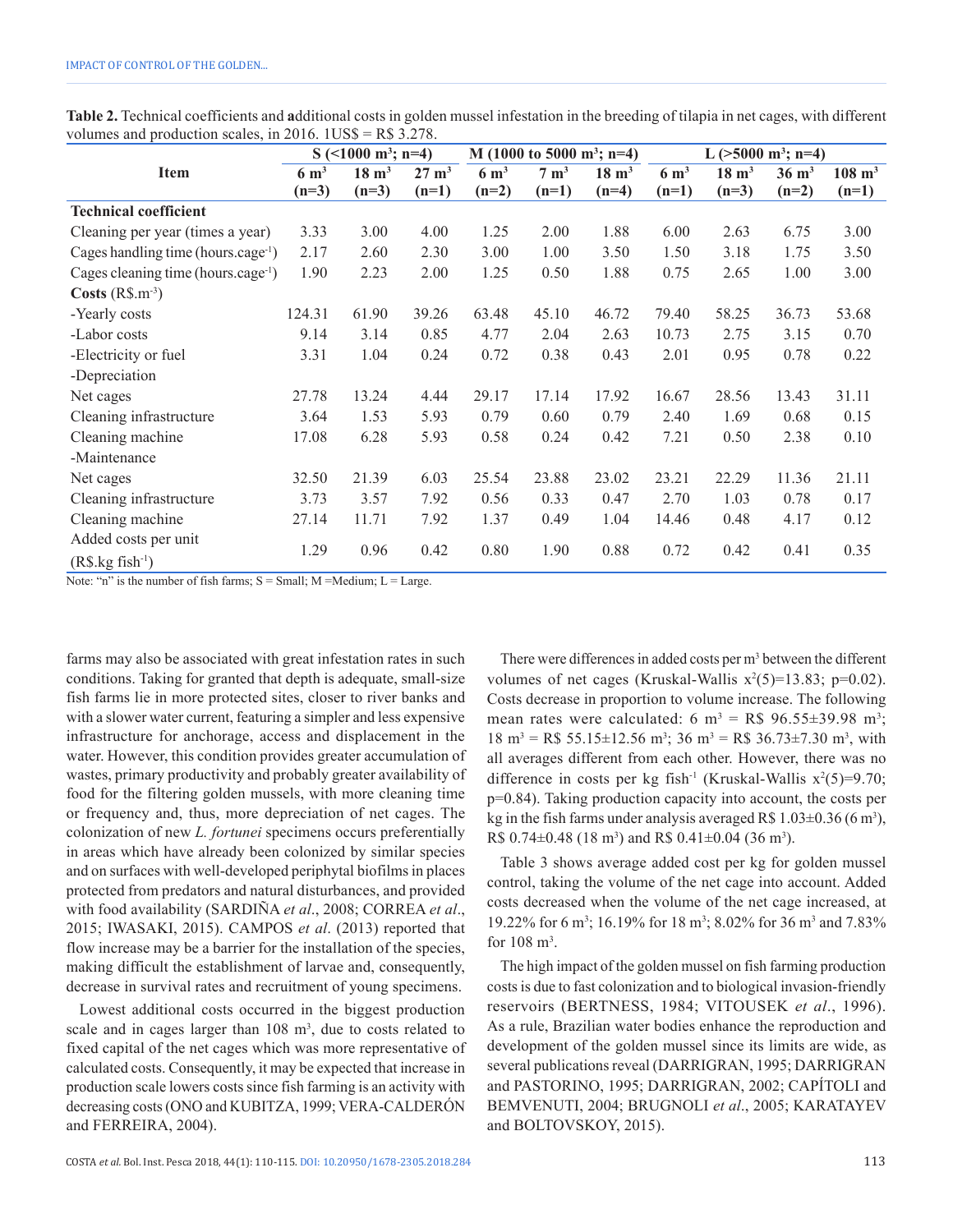| <b>Site</b>        | Period  | Volume of net cage $(m^3)$ | <b>TOC</b><br>$(R$ kg fish-1)$ | *Added costs<br>$(R$ kg fish-1)$ |
|--------------------|---------|----------------------------|--------------------------------|----------------------------------|
| Gloria-BA          | 11/2014 | 6                          | 4.73                           |                                  |
| Londrina-PR        | 05/2015 | 6                          | 6.17                           |                                  |
| Morada Nova – MG   | 04/2016 | 6                          | 5.17                           |                                  |
| Average            |         |                            | 5.36                           | 1.03                             |
| Felixlandia-MG     | 03/2016 | 18                         | 4.68                           |                                  |
| Santa Fé do Sul-SP | 07/2016 | 18                         | 4.47                           |                                  |
| Average            |         |                            | 4.57                           | 0.74                             |
| Catanhã-CE         | 08/2015 | 36                         | 5.11                           | 0.41                             |
| Santa Fé do Sul-SP | 07/2016 | 108                        | 4.47                           | 0.35                             |

**Table 3.** Production costs of tilapia in net cages in several Brazilian regions (money corrected by IGP for July 2016) and added costs per kg due to golden mussel.

TOC = Total Operational Costs; \* Mean rate of added costs in current research.

# **CONCLUSION**

The economic impact of mussel infestation in the production costs of the tilapia bred in net cages is high, especially in small-size fish farms. In relation to TOC, mean economic impact per kg was 11.48% (L), 27.25% (M) and 25.81% (S). When the volume of net cages was taken into account, the impact varied between 7.83% in 108  $m^3$  cages and 19.22% in 6  $m^3$  cages.

## ACKNOWLEDGEMENTS

The authors would like to thank the Fundação de Amparo à Pesquisa do Estado de São Paulo (FAPESP) for funding the research "Environmental standards associated to the development of *Limnoperna fortunei* (golden mussel) in fish farms" (Fapesp Process n. 2014/12553-7).

## **REFERENCES**

- AYROZA, D.M.M.R.; GARCIA, F.; AYROZA, L.M.S.; FURLANETO, F.P.B.; FERRAUDO, A.S.; MERCANTE, C.T.J. 2014 Environmental conditions, fish diseases, management and economic evaluation of tilapia cages in a Brazilian hydroelectric reservoir. In: WAKEFIELD, R. (Org.). *Tilapia: biology, management practices and human consumption*. Nova York: Nova Publishers. p. 119-145.
- BERTNESS, M.D. 1984 Habitat and community modification by an introduced herbivorous snail. *Ecology*, *65*(2): 370-381. **[http://dx.doi.](http://dx.doi.org/10.2307/1941400) [org/10.2307/1941400](http://dx.doi.org/10.2307/1941400)**.
- BRASIL, MINISTÉRIO DO MEIO AMBIENTE. 2009 Resolução nº 413, de 26 de junho de 2009. Dispõe sobre o licenciamento ambiental da aquicultura e dá outras providências. Diário Oficial da União, Brasília, 30 de junho de 2009, no 122, p. 126-129. Disponível em: http://www. mma.gov.br/port/conama/legiabre.cfm?codlegi=608. Acesso em: 15 dez. 2014.

BRUGNOLI, E.; CLEMENTE, J.; BOCCARDI, L.; BORTHAGARAY, A.; SCARABINO, F. 2005 Golden mussel *Limnoperna fortunei* (Bivalvia: Mytilidae) distribution in the main hydrographical basins of Uruguay: update and predictions. *Anais da Academia Brasileira de Ciencias*, *77*(2): 235-244[. PMid:15895160.](http://www.ncbi.nlm.nih.gov/entrez/query.fcgi?cmd=Retrieve&db=PubMed&list_uids=15895160&dopt=Abstract) **[http://dx.doi.org/10.1590/](http://dx.doi.org/10.1590/S0001-37652005000200004) [S0001-37652005000200004](http://dx.doi.org/10.1590/S0001-37652005000200004)**.

- BRUGNOLI, E.; DABEZIES, M.J.; CLEMENTE, J.M.; MUNIZ, P. 2011 *Limnoperna fortunei* (Dunker, 1857) en el sistema de embalses del Rio Negro, Uruguay. *Oecologia Australis*, *15*(3): 576-592. **[http://](http://dx.doi.org/10.4257/oeco.2011.1503.10) [dx.doi.org/10.4257/oeco.2011.1503.10](http://dx.doi.org/10.4257/oeco.2011.1503.10)**.
- CAMPOS, M.C.S.; LANZER R.; CASTRO, P.T. 2012 Hydrological stress as a limiting factor of the invasion of Limnoperna fortunei (Dunker, 1857) in the Upper Paraná River (Brazil). Acta Limnologica Brasiliensia, 24(1): 64-82. **http://dx.doi.org/10.1590/S2179-975X2012005000027**.
- CAPÍTOLI, R.R.; BEMVENUTI, C.E. 2004 Distribuição do mexilhão dourado *Limnoperna fortunei* (Dunker, 1857) na área estuarina da Lagoa dos Patos e Canal São Gonçalo. In: SIMPÓSIO DE ECOSSISTEMAS BRASILEIROS, 6, 2004. *Anais...* São Paulo: Academia de Ciências do Estado de São Paulo, *110*(1): 98-107.
- CORREA, N.; SARDIÑA, P.; PEREPELIZIN, P.V.; BOLTOVSKOY, D. 2015 *Limnoperna fortunei* colonies: structure, distribution and dynamics. In: BOLTOVSKOY, D. *Limnoperna fortunei: the ecology, distribution and control of a swiftly spreading invasive fouling mussel*. Switzerland: Springer International Publishing. p. 119-143.
- COSTA, J.I. 2016 *Caracterização, avaliação econômica e eficiência de escala (DEA) na produção de tilápia em tanques-rede e de tambaqui em viveiros escavados*. São Paulo. 154f. (Tese de Doutorado. Centro de Aquicultura. UNESP). Available from: <https://repositorio.unesp. br/handle/11449/144191>. Access on: 5 mar. 2017.
- DARRIGRAN, G. 1995 *Limnoperna fortunei*: un problema para los sistemas naturales de agua dulce del Mercosur. *Revista Museo La Plata*, *1*(5): 85-87.
- DARRIGRAN, G. 2002 Potential impact of filter-feeding invaders on temperate inland fresh water environments. *Biological Invasions*, *4*(1): 145-156. **<http://dx.doi.org/10.1023/A:1020521811416>**.
- DARRIGRAN, G.; PASTORINO, G. 1995 The recent introduction of a freshwater Asiatic bivalve, *Limnoperna fortunei* (Mytilidae) into South America. *The Veliger*, *38*(2): 171-175.